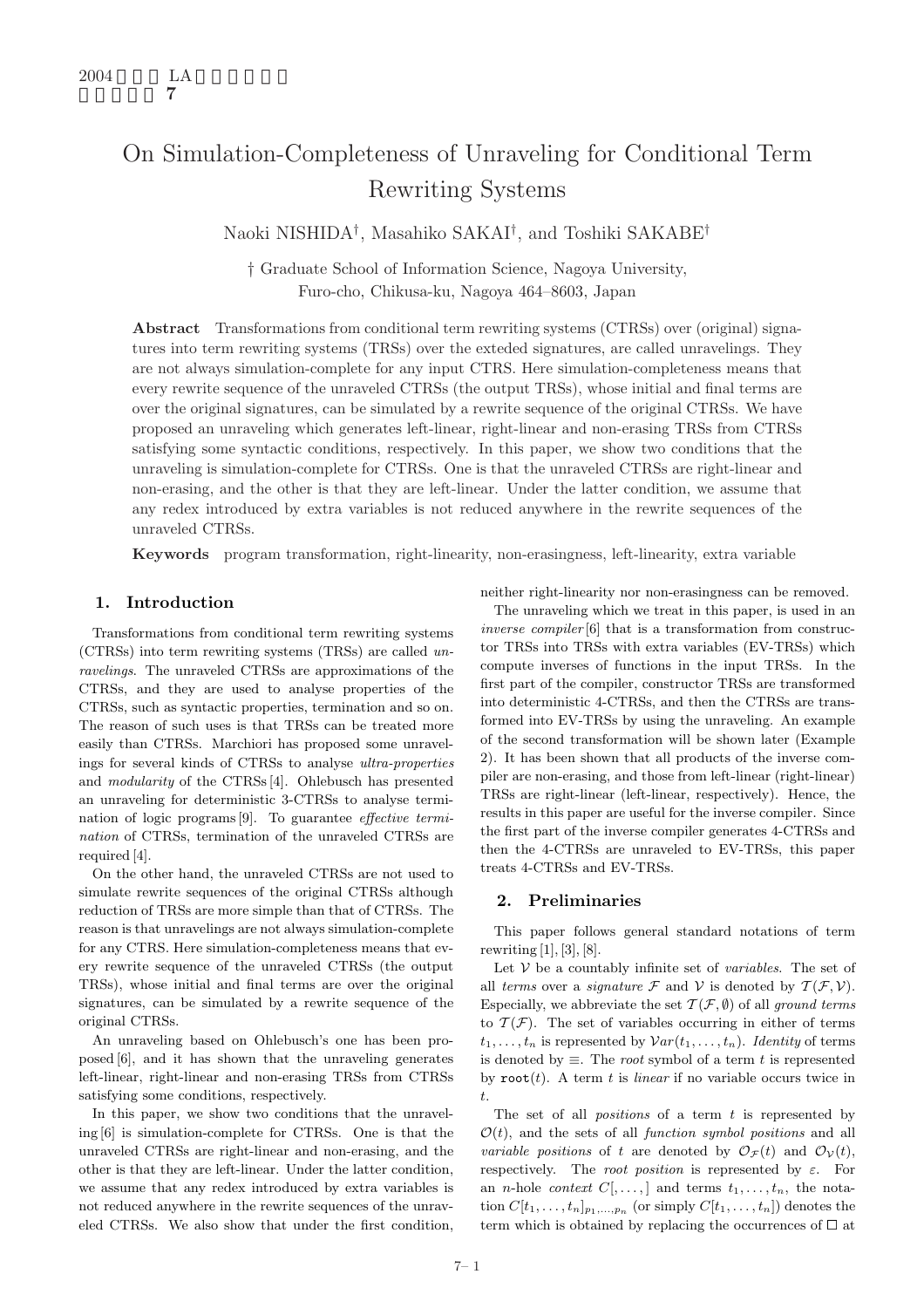positions  $p_1, \ldots, p_n$  with  $t_1, \ldots, t_n$  (from left to right). Given positions p and q of a term, we write  $p \leq q$  if there exists p' such that  $pp' = q$ . Moreover, we write  $p < q$  if  $p' \neq \varepsilon$ .

The *domain* and *range* of a *substitution*  $\sigma$  are denoted by  $\mathcal{D}om(\sigma)$  and  $\mathcal{R}an(\sigma)$ , respectively.  $\mathcal{S}ub(\mathcal{F}, \mathcal{V})$  denotes the set of all substitutions whose range is over signature  $\mathcal{F}$ , that is,  $Sub(\mathcal{F}, \mathcal{V}) = \{ \sigma \mid Ran(\sigma) \subseteq \mathcal{T}(\mathcal{F}, \mathcal{V}) \}$ . The application  $\sigma(t)$  of  $\sigma$  to a term t may be abbreviated to t $\sigma$ . The composition  $\sigma \sigma'$  of substitutions  $\sigma$  and  $\sigma'$  is defined as  $x \sigma \sigma' \equiv$  $\sigma'(\sigma(x))$ . When  $\mathcal{D}om(\sigma) = \{x_1, \ldots, x_n\}$  and  $\sigma(x_i) \equiv t_i$  for all  $i \in \{1, \ldots, n\}$ , we may write  $\{x_1 \mapsto t_i, \ldots, x_n \mapsto t_n\}$  for σ. For substitutions σ and σ', they are *equivalent*, written as  $\sigma = \sigma'$ , if  $\mathcal{D}om(\sigma) = \mathcal{D}om(\sigma')$  and  $\sigma(x) \equiv \sigma'(x)$  for all x  $\in \mathcal{D}om(\sigma)$ . The restriction  $\sigma|_V$  of a substitution  $\sigma$  is defined as  $\sigma|_V = \{x \mapsto \sigma(x) \mid x \in \mathcal{D}om(\sigma) \cap V\}$ . For substitutions  $\sigma$ and  $\sigma'$ , we write  $\sigma \leq \sigma'$  if there exists a substitution  $\theta$  such that  $\sigma \theta = \sigma'$ .

An oriented conditional rewrite rule over a signature  $\mathcal F$  is a triple  $(l, r, c)$ , written as  $l \rightarrow r \Leftarrow c$ , where l is a nonvariable term in  $\mathcal{T}(\mathcal{F}, \mathcal{V})$ , r is a term in  $\mathcal{T}(\mathcal{F}, \mathcal{V})$ , and c is a sequence  $s_1 \rightarrow t_1, \ldots, s_k \rightarrow t_k$  of oriented conditions with  $s_1, t_1, \ldots, s_k, t_k \in \mathcal{T}(\mathcal{F}, \mathcal{V})$ . The terms l and r are called the left-hand side (LHS) and the right-hand side (RHS) of the rule  $l \rightarrow r \Leftarrow c$ , respectively. The sequence c is called the conditional part of the rule. We say that the rule  $l \rightarrow r \Leftarrow c$ is unconditional (or simply a rewrite rule), written as  $l \rightarrow r$ , if  $k = 0$ . The set of all variables in c is denoted by  $Var(c)$ . We may write the rule  $l \to r \Leftarrow c$  as  $\rho : l \to r \Leftarrow c$  with a unique label  $\rho$ . Variables which occur not in the LHS  $l$  but in either the RHS  $r$  or the conditional part  $c$ , are called  $ext{rxt}$ variables of the rule  $\rho$ . The set of all extra variables of  $\rho$  is denoted by  $\mathcal{E}Var(\rho)$ , that is,  $\mathcal{E}Var(\rho) = Var(r, c) \setminus Var(l)$ where  $Var(r, c) = Var(r) \cup Var(c)$ .

An oriented conditional rewriting system (oriented CTRS) over a signature  $\mathcal F$  is a finite set of oriented conditional rewrite rules over  $\mathcal{F}$ . In this paper, we use the terminology "CTRS" as "oriented CTRS", and similarly for "conditional rewrite rule". Let R be a CTRS over signature  $\mathcal{F}$ . The *n*-level rewrite relation  $\rightarrow_R$  of R is recursively defined as follows:  $\frac{\partial}{\partial R} = \emptyset$ , and  $C[l\sigma]_p \xrightarrow[i+1]{} R C[r\sigma]_p$  if and only if  $\rho: l \to r \Leftarrow s_1 \twoheadrightarrow t_1, \ldots, s_k \twoheadrightarrow t_k \in R$  and  $s_j \sigma \stackrel{*}{\underset{i'}{\longrightarrow} R} t_j \sigma$  for every  $j \in \{1, ..., k\}$  where  $i' \leq i$  and  $\frac{*}{i'}R$  is the reflexive and transitive closure of  $\frac{1}{i'}R$ . The rewrite relation  $\rightarrow_R$  of the CTRS R is defined as  $\rightarrow_R = \bigcup_{i \geq 0} \frac{1}{i} R$ . To specify an applied rule  $\rho$  and a position p for  $\rightarrow_R$ , we write  $\rightarrow_R^{[p,\rho]}$  or  $\rightarrow_R^p$ . We also write  $\rightarrow_R^{q<}$  if  $q < p$ , and similarly for  $q \leq$ . A *rewrite sequence* of R is either a finite sequence  $t_0 \rightarrow_R t_1$  $\rightarrow_R \cdots \rightarrow_R t_n$  or an infinite sequence  $t_0 \rightarrow_R t_1 \rightarrow_R \cdots$ , of terms in  $\mathcal{T}(\mathcal{F}, \mathcal{V})$ . The term t<sub>0</sub> is called the *initial term* of the above rewrite sequence, and  $t_n$  is the final term when the sequence is finite. The *n*-fold rewrite sequence  $t_0 \stackrel{n}{\rightarrow}_R$  $t_n$  means that there exists a finite rewrite sequence  $t_0 \rightarrow_R$  $t_1 \rightarrow_R \cdots \rightarrow_R t_n$ . The binary relation  $\stackrel{*}{\rightarrow}_R$  is the reflexive and transitive closure of  $\rightarrow_R$ ,  $\stackrel{+}{\rightarrow}_R$  is the transitive closure of  $\rightarrow_R$ . Instances of all LHSs in R are called *redexes* (of R). A term  $t$  is called a *normal form* of  $R$  if there is no term  $u$  such that  $t \rightarrow_R u$ . The CTRS R is a term rewriting system with extra variables (EV-TRS) if every rule in  $R$  is unconditional, and  $R$  is a term rewriting system (TRS) if it is an EV-TRS and every rule  $l \to r \in R$  satisfies  $Var(l) \supset Var(r)$ .

A conditional rewrite rule  $\rho: l \to r \Leftarrow c$  will be classified according to the distribution of variables among  $l, r$  and  $c,$ as follows:  $\rho$  is in type 1 if  $Var(r, c) \subseteq Var(l)$ , in type 2 if  $Var(r) \subseteq Var(l)$ , in type 3 if  $Var(r) \subseteq Var(l, c)$ , and in type  $4$  if no restrictions. An  $i$ -CTRS contains only conditional rewrite rules in type  $i$ . A 1-CTRS  $R$  is called *normal* if for every rule  $l \to r \Leftarrow s_1 \to t_1, \ldots, s_k \to t_k$  in  $R, t_1, \ldots, t_k$  are normal forms of R.

Let R be a CTRS and  $\rho: l \to r \Leftarrow c \in R$ . The rule  $\rho$  is said to be *left-linear* (LL) if the LHS *l* of  $\rho$  is linear, it is *right*linear (RL) if the RHS r of  $\rho$  is linear, and it is non-erasing (NE) if  $Var(l) \subseteq Var(r)$ . Let  $c = s_1 \rightarrow t_1, \ldots, s_k \rightarrow t_k$ . We say that the conditional rewrite rule  $\rho$  is *deterministic* if  $Var(s_i) \subseteq Var(l, t_1, \ldots, t_{i-1})$  for every  $i \in \{1, \ldots, k\}$ . The CTRS  $R$  satisfies a property  $P$  if every conditional rewrite rule in  $R$  satisfies  $\mathcal{P}$ .

Let R be a CTRS. A parallel reduction  $\Rightarrow_R$  of  $\rightarrow_R$  is defined as,  $C[s_1, ..., s_n]_{p_1,...,p_n} \rightrightarrows_R C[t_1, ..., t_n]_{p_1,...,p_n}$  if and only if  $s_i \to_R^{\varepsilon} t_i$  for  $1 \leq i \leq n$ . We may write  $\Rightarrow_R^P$  for the above  $\Rightarrow_R$  where  $P = \{p_1, \ldots, p_n\}.$ 

Basic reductions of EV-TRSs are defined similarly to that of TRSs [2], [5], [6]. Let R be an EV-TRS, and  $\rho_i: l_i \to r_i \in$ R for every  $i \in \{0, ..., n-1\}$ . Let  $t_1 \to_R^{[p_1, \rho_1]} t_2 \to_R^{[p_2, \rho_2]} \cdots$  $\rightarrow_R^{[p_{n-1},p_{n-1}]}$   $t_n$  be a rewrite sequence of R. We inductively define the sets of positions  $B_1, \ldots, B_n$  from the sequence as follows:

$$
- B_1 \subseteq \mathcal{O}_{\mathcal{F}}(t_1), \text{ and}
$$

$$
- B_{i+1} = (B_i \setminus \{ q \in B_i \mid p_i \leq q \}) \cup \{ p_i q \mid q \in \mathcal{O}_{\mathcal{F}}(r_i) \}
$$
  
for  $1 \leq i < n$ 

where  $B_1$  is closed under prefix (that is, if  $p < q$  and  $q \in B_1$ ) then  $p \in B_1$ ). For every  $i \in \{1, \ldots, n\}$ , positions in  $B_i$  are referred to as *basic positions* of  $t_i$ . We say that the above rewrite sequence is based on  $B_1$  if  $p_i \in B_i$  for  $1 \leq i \leq n$ . Especially, it is *basic* if  $B_1 = \mathcal{O}_{\mathcal{F}}(t_1)$ . Note that  $B_2, \ldots, B_n$ in the above definition are clearly closed under prefix. To represent a rewrite sequence  $s \stackrel{*}{\rightharpoonup}_R t$  based on a set B, we may write  $B : s \xrightarrow[b]{*} R t$ . Especially, we simply write  $s \xrightarrow[b]{*} R t$ if  $B = \mathcal{O}_{\mathcal{F}}(s)$ .

### 3. Unraveling for Deterministic CTRSs

In this section, we introduce an unraveling for deterministic CTRSs, which generates left-linear, right-linear and nonerasing EV-TRSs from CTRSs satisfying some syntactic conditions, respectively [6].

For a set  $A = \{a_1, \ldots, a_n\}$ ,  $\vec{A}$  represents the unique list  $a_1, \ldots, a_n$  of all elements  $a_i$ s in A which is based on some ordering.

**Definition 1** ( $[6]$ ) Let R be a deterministic CTRS over a signature F. For every conditional rewrite rule  $\rho: l \to r \Leftarrow$  $s_1 \rightarrow t_1, \ldots, s_k \rightarrow t_k$  in R, we prepare k fresh function symbols  $u_1^{\rho}, \ldots, u_k^{\rho}$  neither of which appears in  $\mathcal{F}$ . Then, the set  $\mathbb{U}(\rho)$  of rewrite rules determined by  $\rho$  is defined as follows:

$$
\mathbb{U}(\rho) = \left\{ \begin{array}{ccc} l & \to & \mathsf{u}_1^{\rho}(s_1,\vec{X_1}), \\[1mm] \mathsf{u}_1^{\rho}(t_1,\vec{X_1}) & \to & \mathsf{u}_2^{\rho}(s_2,\vec{X_2}), \\[1mm] \vdots & \vdots & \\[1mm] \mathsf{u}_k^{\rho}(t_k,\vec{X_k}) & \to & r \end{array} \right.
$$

where

 $X_i = Var(l, t_1, \ldots, t_{i-1}) \cap Var(r, t_i, s_{i+1}, t_{i+1}, \ldots, s_k, t_k).$ Note that  $\mathbb{U}(l' \to r') = \{l' \to r' \}$ .  $\mathbb U$  is naturally extended over deterministic CTRSs:  $\mathbb{U}(R) = \bigcup_{\rho \in R} \mathbb{U}(\rho)$ .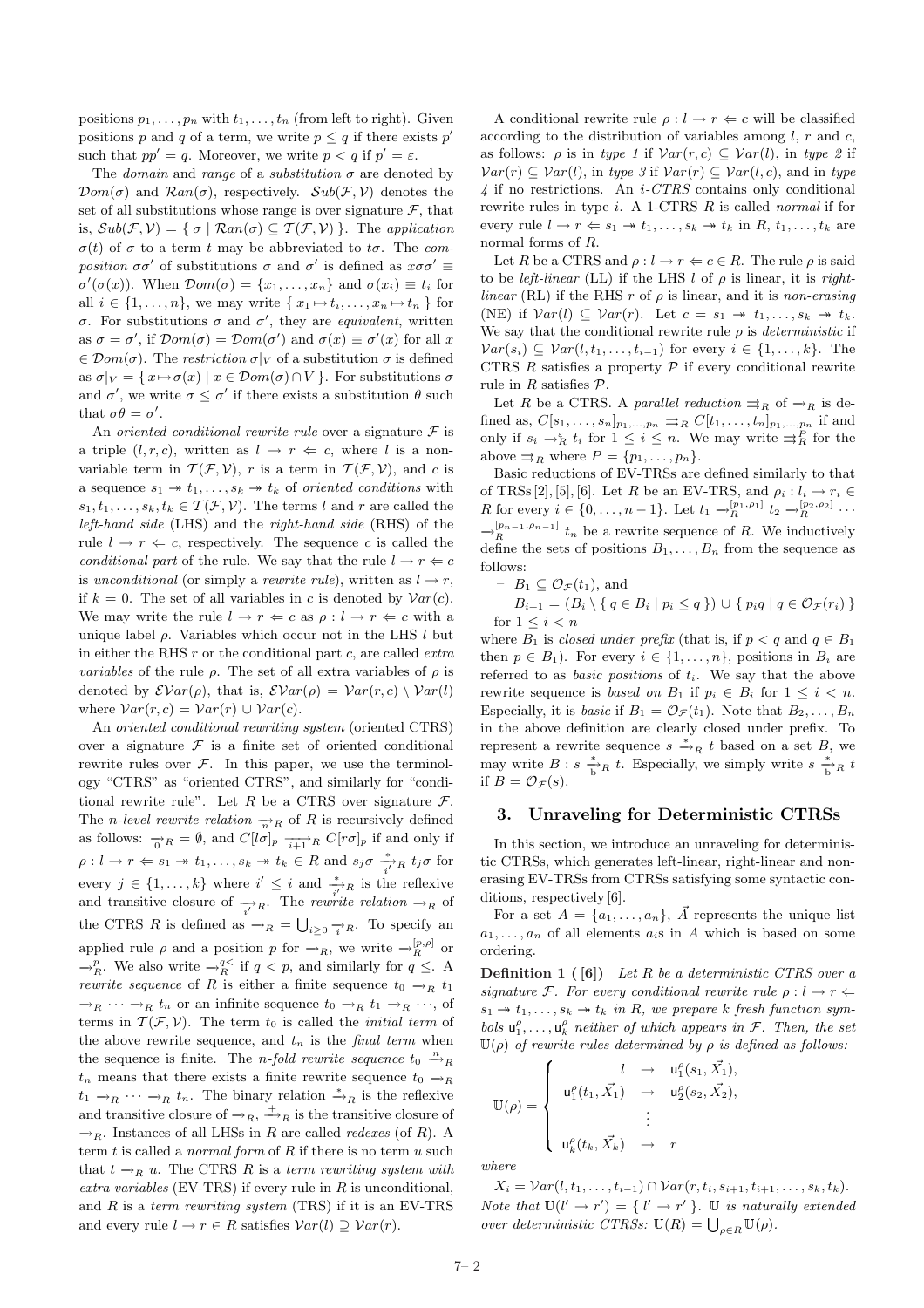Note that  $X_i$  is the set of variables that appear in either of  $l, t_1, \ldots, t_{i-1}$  and also in either of  $r, t_i, s_{i+1}, t_{i+1}, \ldots, s_k, t_k$ . Relatively to the above definition of U, we define the signature  $\mathcal{F}_{\mathbb{U}}$  determined by  $\mathcal{F}$  and R as  $\mathcal{F} \cup \{ \mathsf{u}_i^{\rho} \mid \rho : l \to r \Leftarrow$  $s_1 \rightarrow t_1, \ldots, s_k \rightarrow t_k \in R, 1 \leq i \leq k$ . It is clear that the unraveled CTRS  $U(R)$  is over the signature  $\mathcal{F}_U$ .

Example 2 Consider the following deterministic CTRS [6] where  $add^{-1}$  and  $mul^{-1}$  are function symbols that operates the inverses of addition and multiplication of natural numbers, and  $tp_2$  is a constructor for tuples of two terms:

$$
R_1 = \begin{cases} \n add^{-1}(0) \to tp_2(0, y), \\ \n add^{-1}(s(z)) \to tp_2(s(x), y) \\ \n \Leftarrow add^{-1}(z) \to tp_2(x, y), \\ \n add^{-1}(add(x, y)) \to tp_2(x, y), \\ \n mul^{-1}(0) \to tp_2(x, 0), \quad mul^{-1}(0) \to tp_2(0, y), \\ \n mul^{-1}(s(z)) \to tp_2(s(x), s(y)) \\ \n \Leftarrow add^{-1}(z) \to tp_2(w, y), \\ \n mul^{-1}(w) \to tp_2(x, s(y)), \\ \n mul^{-1}(mul(x, y)) \to tp_2(x, y). \n\end{cases}
$$

 $R_1$  is unraveled by U as follows:

$$
\mathbb{U}(R_1) = \begin{cases}\n add^{-1}(0) \to tp_2(0, y), \\
add^{-1}(s(z)) \to u_1(add^{-1}(z)), \\
u_1(tp_2(x, y)) \to tp_2(s(x), y) \\
add^{-1}(add(x, y)) \to tp_2(x, y), \\
mul^{-1}(0) \to tp_2(x, 0), \\
mul^{-1}(0) \to tp_2(0, y), \\
mul^{-1}(s(z)) \to u_2(add^{-1}(z)), \\
u_2(tp_2(w, y)) \to u_3(mul^{-1}(w), y), \\
u_3(tp_2(x, s(y)), y) \to tp_2(s(x), s(y)), \\
mul^{-1}(mul(x, y)) \to tp_2(x, y).\n\end{cases}
$$

The unraveling U we defined above is based on an unraveling for deterministic 3-CTRSs which has been proposed by Ohlebusch [9]. The difference between U and Ohlebusch's one is that  $\overrightarrow{X}_{i+1}$  is used instead of  $\vec{var}(l), \vec{var}(t_1), \dots, \vec{var}(t_i)$  in the definition of  $\mathbb{U}(\rho)$ . The variable list  $\vec{Var}(l), \vec{Var}(t_1), \ldots, \vec{Var}(t_i)$  may contain variables not used in the later part  $(s_{i+1}, t_{i+1}, \ldots, s_k, t_k, r)$ , and such variables are redundant for simulations of rewrite sequences of CTRSs.

To analyse syntactic relations between a deterministic CTRS  $R$  and the EV-TRS  $U(R)$ , we here define syntactic properties of deterministic CTRSs.

Definition 3 ([6]) Let  $\rho: l \to r \Leftrightarrow s_1 \to t_1, \ldots, s_k \to t_k$ be a conditional rewrite rule. The rule  $\rho$  is said to be

– strictly non-erasing if all variables in l appear in either of  $r, s_1, t_1, \ldots, s_k, t_k$ , and all variables in  $t_i$  appear in either of  $r, t_i, s_{i+1}, t_{i+1}, \ldots, s_k, t_k$ , that is,

•  $Var(l) \subseteq Var(r, s_1, t_1, \ldots, s_k, t_k)$  and

 $\bullet \; \mathcal{V}ar(t_i) \subseteq \mathcal{V}ar(s_{i+1}, t_{i+1}, \ldots, s_k, t_k, r) \; \text{for} \; 1 \leq i \leq k,$ – strictly left-linear if  $l, t_1, \ldots, t_k$  are linear and no variable in  $s_i$  appears in either of  $r, t_i, s_{i+1}, t_{i+1}, \ldots, s_k, t_k$ , that is,  $Var(t_i) \cap Var(l, t_1, \ldots, t_{i-1}) = \emptyset$ , and

– strictly right-linear if  $r, s_1, \ldots, s_k$  are linear and no

variable in  $s_i$  appears in either of  $r, t_i, s_{i+1}, t_{i+1}, \ldots, s_k, t_k$ , that is,  $Var(s_i) \cap Var(r, t_i, s_{i+1}, t_{i+1}, \ldots, s_k, t_k) = \emptyset.$ 

U enjoys the following nice properties associated with the above syntactic features.

**Proposition 4 (6)** Let R be a deterministic CTRS.

- $-$  R is a 3-CTRS if and only if  $\mathbb{U}(R)$  is a TRS.
- R is strictly NE if and only if  $U(R)$  is NE.
- $-$  R is strictly LL if and only if  $\mathbb{U}(R)$  is LL.
- $-$  R is strictly RL if and only if  $\mathbb{U}(R)$  is RL.

Example 5 The CTRS  $R_1$  in Example 2 is strictly RL and strictly NE, and the unraveled CTRS  $U(R_1)$  is RL and NE.

## 4. Completeness of Unraveling

Given an unraveling  $U$ , we say that  $U$  is simulation-sound for a CTRS  $R$  over a signature  $\mathcal F$  if for every terms  $s$  and t in  $\mathcal{T}(\mathcal{F}, \mathcal{V}), s \stackrel{*}{\rightharpoonup}_R t$  implies  $s \stackrel{*}{\rightharpoonup}_{U(R)} t$ . Conversely, U is simulation-complete for  $R$  over  $\mathcal F$  if for every terms  $s$  and  $t$ in  $\mathcal{T}(\mathcal{F}, \mathcal{V}), s \xrightarrow{*}_{U(R)} t$  implies  $s \xrightarrow{*}_{R} t$ .

Every unraveling is clearly simulation-soundfor all CTRSs in its target class (because simulation-soundness is a necessary condition for a transformation from CTRSs to EV-TRSs being an unraveling). However, unravelings are not always simulation-complete for any CTRS in their target classes. The following CTRS [8] is a counterexample for simulationcompleteness of unravelings proposed by Marchiori [4] and Ohlebusch [9]. It also shows that our unraveling  $U$  is not simulation-complete in general.

Example 6 Consider the following deterministic CTRS:

$$
R_2 = \begin{cases} f(x) \to x \Leftarrow x \to e, \\ h(x, x) \to g(x, x, f(k)), & g(d, x, x) \to A, \\ a \to c, & b \to c, & c \to e, & k \to l, & d \to m, \\ a \to d, & b \to d, & c \to l, & k \to m. \end{cases}
$$

We obtain by  $\mathbb U$  the following TRS:

$$
\mathbb{U}(R_2) = \begin{cases} f(x) \to \mathsf{u}_4(x, x), & \mathsf{u}_4(e, x) \to x, \\ h(x, x) \to g(x, x, f(k)), & g(d, x, x) \to A, \\ a \to c, & b \to c, & c \to e, & k \to l, & d \to m, \\ a \to d, & b \to d, & c \to l, & k \to m. \end{cases}
$$

There exists a rewrite sequence of  $U(R_2)$  from  $h(f(a), f(b))$ to  $A$ , but there exists no rewrite sequence of  $R_2$  from  $h(f(a), f(b))$  to A, that is,  $h(f(a), f(b)) \stackrel{*}{\longrightarrow}_{\mathbb{U}(R_2)}$  A and  $h(f(a), f(b)) \stackrel{*}{\not\to}_{R_2} A$ . Therefore, U is not simulationcomplete for  $R_2$ .

Now we discuss why  $\mathbb U$  is not simulation-complete for  $R_2$ . We show a detail of  $h(f(a), f(b)) \stackrel{*}{\rightarrow}_{\mathbb{U}(R_2)} A$  as follows:

$$
h(f(a), f(b)) \xrightarrow{\ast}_{\mathbb{U}(R_2)} h(\mathsf{u}_4(c, d), \mathsf{u}_4(c, d))
$$
  

$$
\rightarrow_{\mathbb{U}(R_2)} g(\mathsf{u}_4(c, d), \mathsf{u}_4(c, d), f(k))
$$
  

$$
\xrightarrow{\ast}_{\mathbb{U}(R_2)} g(d, \mathsf{u}_4(l, m), \mathsf{u}_4(l, m)) \rightarrow_{\mathbb{U}(R_2)} A.
$$

To construct the above reduction, the followings are required: – to apply the rule  $g(d, x, x) \rightarrow A$ , the subterm  $f(a)$  in the initial term is reduced to the term  $d$ ,

to apply the rule  $h(x, x) \rightarrow q(x, x, f(k))$ , the subterm  $f(a)$  and  $f(b)$  in the initial term are reduced to the same term, and

– to apply the rule  $g(d, x, x) \rightarrow A$ , the subterm  $f(b)$  in the initial term and  $f(k)$  are reduced to the same term.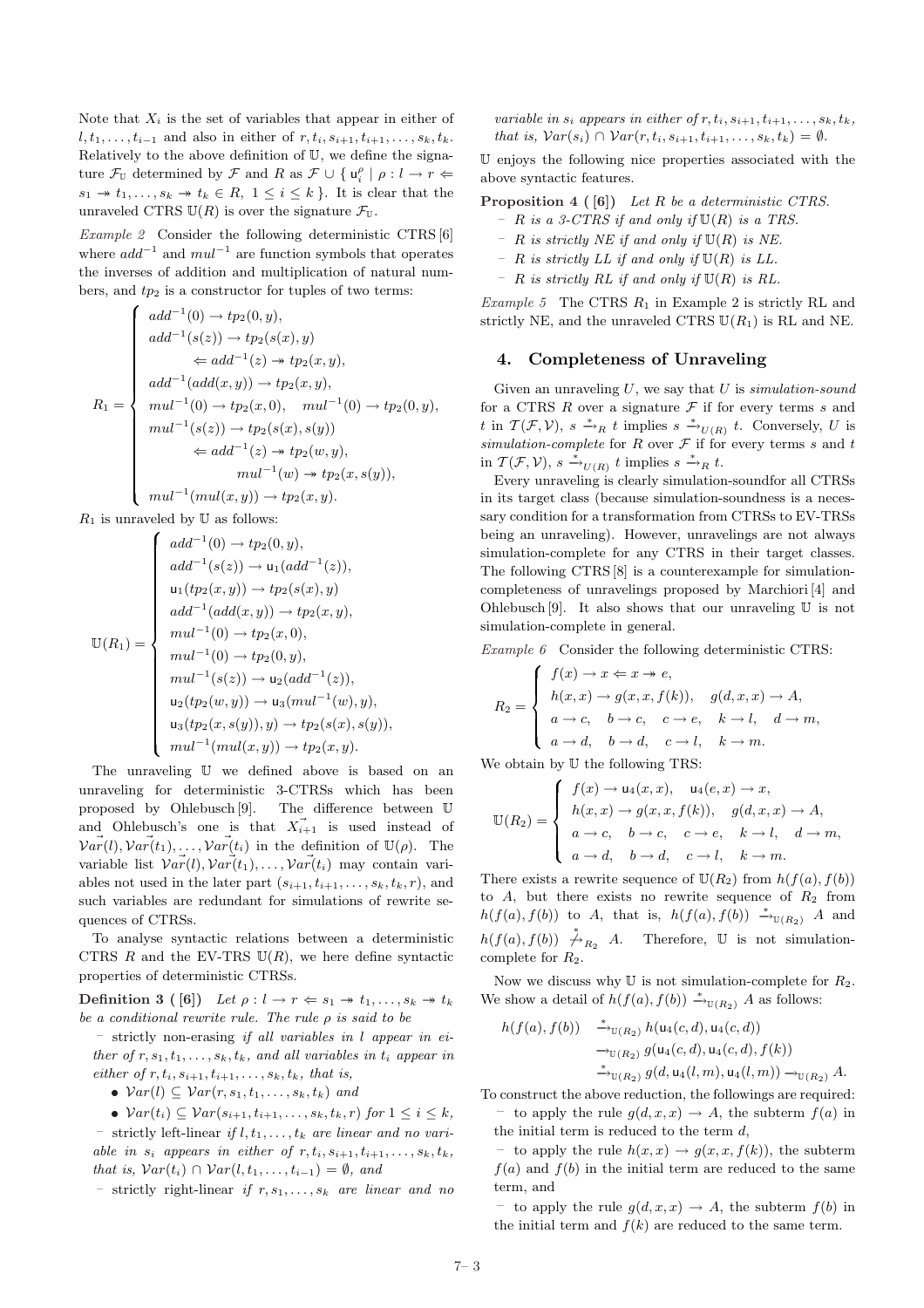The above requirements are summarized as, " $f(a)$ ,  $f(b)$  and  $f(k)$  are reduced to the same term  $d$ ". In fact, this is however impossible on  $R_2$ . Nevertheless,  $h(x, x) \rightarrow g(x, x, f(k))$ is used by reducing  $f(a)$  and  $f(b)$  to the same term  $u_4(c, d)$ . After then, one of  $u_4(c, d)$  which comes from  $f(a)$  is reduced to d, and the other  $u_4(c, d)$  from  $f(b)$  is reduced to the term  $u_4(l,m)$  to be the same with  $f(k)$ . After then,  $g(d, x, x) \rightarrow A$ is used.

These undesirable reductions may be caused by erasing rules and non-right-linear rules because  $h(x, x) \rightarrow$  $g(x, x, f(k))$  remains two deliver terms  $u_4(c, d)$  from  $f(a)$  and  $f(b)$  (each of which can performs a different role later), and  $q(d, x, x) \rightarrow A$  erases two terms by considering them as the same (although it should not be done).

#### 4. 1 On Right-Linearity and Non-Erasingness

From the discussion before this subsection, U seems to be simulation-complete for a CTRS R if  $U(R)$  is RL and NE. In this subsection, we prove this claim.

The fact that every rewrite sequence of right-linear TRSs can be transformed to a basic rewrite sequence, have been proved by Middeldorp and Hamoen [5], and this result has been extended on EV-TRSs [6].

**Proposition 7** ( $[6]$ ) Let R be a right-linear EV-TRS, s, t be terms, and  $\theta$  be a substitution such that  $\theta(x)$  is a normal form of R for all  $x \in Dom(\theta)$ . Then,  $s\theta \stackrel{*}{\rightarrow}_R t$  implies  $\mathcal{O}_{\mathcal{F}}(s)$ :  $s\theta \stackrel{*}{\rightarrow}_R t$ .

The above proposition says that every rewrite sequence of EV-TRSs can be transformed into a basic one. According to this fact, we can focus on basic rewrite sequences.

To treat reductions of strictly-LL CTRSs easily, we prepare a technical lemma. Let S, S' be sets,  $\vec{A}$  be a list  $a_1, \ldots, a_m$ on S,  $\vec{B}$  be a list  $b_1, \ldots, b_n$  on S', and  $\rightarrow$  be a binary relation on  $S \times S'$ . Then, we write  $\vec{A} \to \vec{B}$  if  $m = n$  and  $a_i \to b_i$ holds for all  $i \in \{1, \ldots, n\}$ . For a substitution  $\sigma$ ,  $\vec{A}\sigma$  denotes the unique list  $a_1 \sigma, \ldots, a_m \sigma$ .

Lemma 8 Let R be a CTRS,  $l \to r \Leftarrow s_1 \to t_1, \ldots, s_k \to t_k$  $\in$  R be strictly RL, and  $\sigma_1, \ldots, \sigma_{k+1}$  be substitutions. Let  $X_i = Var(l, t_1, \ldots, t_{i-1}) \cap Var(r, t_i, s_{i+1}, t_{i+1}, \ldots, s_k, t_k)$ . If  $s_i \sigma_i \stackrel{*}{\rightarrow}_R t_i \sigma_{i+1}$  and  $\vec{X}_i \sigma_i \equiv \vec{X}_i \sigma_{i+1}$  for every  $i \in \{1, \ldots, k\},$ then  $l\sigma_1 \rightarrow_R r\sigma_{k+1}$ .

*Proof.* We only prove the case of  $k = 1$ . In this case, we have  $X_1 = Var(l) \cap Var(r, t_1)$  ( $\subseteq Var(l)$ ) from the assumption, and we also have  $X_1 \cap \mathcal{V}ar(s_1) = \emptyset$  from the strictly-RL.

Let  $V = \mathcal{E} \mathcal{V}ar(\rho) \setminus \mathcal{V}ar(l, t_1)$  and  $\sigma = \sigma_1|_{\mathcal{V}ar(l)} \cup$  $\sigma_2|_{(Var(t_1)\setminus Var(l))\cup V}$ . It follows from the definition of extra variables that  $V \cap \mathcal{V}ar(l, t_1) = \emptyset$ . Hence  $\sigma$  is a substitution. We have  $\vec{X}_1 \sigma_1 \equiv \vec{X}_1 \sigma_2$  from the assumptions. It follows from  $\vec{X}_1 \sigma_1 \equiv \vec{X}_1 \sigma_2$ ,  $X_1 = \mathcal{V}ar(l) \cap \mathcal{V}ar(r, t_1)$  and  $X_1 \cap \mathcal{V}ar(s_1) =$  $\emptyset$  that  $\sigma|_{Var(t_1)} = (\sigma_1|_{Var(l)} \cup \sigma_2|_{Var(t_1)\setminus Var(l)}) = \sigma_2|_{Var(t_1)}$ and hence  $t_1\sigma \equiv t_1\sigma_2$ . Since  $Var(s_1) \subseteq Var(l)$  from the definition of the determinism of the rule, we have  $s_1\sigma \equiv s_1\sigma_1$  $\stackrel{*}{\rightarrow}_R t_1\sigma_2 \equiv t_1\sigma$ , and hence  $l\sigma_1 \equiv l\sigma \rightarrow_R r\sigma$ .

Since  $Var(r) \subseteq Var(t_1) \cup X_1 \cup V$  from the definitions of CTRSs and U, and since  $X_1 \subseteq \mathcal{V}ar(l)$  and  $\overrightarrow{X}_1\sigma_1 \equiv$  $\vec{X_1}\sigma_2$ , we have  $\sigma|_{X_1} = \sigma_1|_{X_1} = \sigma_2|_{X_1}$ ,  $\sigma|_{Var(t_1)\setminus Var(l)} =$  $\sigma_1|_{Var(t_1)\setminus Var(l)} = \sigma_2|_{Var(t_1)\setminus Var(l)}$  and  $\sigma|_V = \sigma_2|_V$ . Hence,  $r\sigma \equiv r\sigma_2$ . Therefore, we have  $l\sigma_1 \rightarrow_R r\sigma_2$ .  $\square$ 

To pick up parts of basic rewrite sequences, we show the following property related on rewrite sequences after reductions at the root position.



Fig. 1 Proof sketch of Lemma 10.

**Proposition 9** Let R be an EV-TRS,  $l \rightarrow r \in R$ , s, t be terms,  $B \subseteq \mathcal{O}_{\mathcal{F}}(s)$ , and  $\theta$  be a substitution. Then,  $B : s \stackrel{*}{\longrightarrow}_B R$  $l\theta \rightarrow_R^{\varepsilon} r\theta \rightarrow_R^* t \implies B : s \rightarrow_R^* l\theta, \mathcal{O}_{\mathcal{F}}(l) : l\theta \rightarrow_R^* r\theta,$ and  $\mathcal{O}_{\mathcal{F}}(r)$ :  $r\theta \stackrel{*}{\to}_R t$ . For a context  $C[\ ]_p$  and a set  $B' \subseteq$  $\mathcal{O}_{\mathcal{F}}(C[s]_p)$  such that  $B = \{ q \mid pq \in B' \}, B' : C[s]_p \stackrel{*}{\rightarrow} P^{\leq}_{R}$  $C[t]_p$  implies  $B : s \xrightarrow[\text{b}]{*} R t$ .

From the definition of  $\rightarrow R$ , this proposition holds clearly.

The following lemma is a generalized one of the claim that U is simulation-complete (with respect to basic sequences) for every strictly-RL and strictly-NE CTRS.

**Lemma 10** Let  $R$  be a strictly- $RL$  and strictly- $NE \hspace{0.1cm} CTRS$ over a signature F. Let  $s, t \in \mathcal{T}(\mathcal{F}, \mathcal{V}), B \subseteq \mathcal{O}_{\mathcal{F}}(s)$ , and  $\theta$  $\in Sub(\mathcal{F}, V)$ . Then,  $B : s \xrightarrow[b]{*} \mathbb{U}(R)$  t implies  $s \xrightarrow{*} R t$ .

*Proof.* For a sequence  $B : s \xrightarrow[\text{b}]{n} \mathbb{U}(R)$  t, we prove this lemma by induction on the lexicographic combination of  $n$  and the structure of the term s.

The case that s is a variable, holds obviously since  $B : s$  $\frac{n}{b}U(R)$  t implies  $s \equiv t$ .

The remaining case is that  $s$  is not a variable. We first consider the subcase that the sequence  $s \xrightarrow{n} U(R) t$  does not contain any reduction at the root position, that is,  $s \xrightarrow{\eta \varepsilon <} t$ . This subcase is easily proved by the induction hypothesis because the sequence can be decomposed to rewrite sequences of which numbers of steps are less equal than  $n$ , and which start from the proper subterms of s.

We consider the remaining subcase. From the construction of  $\mathbb{U}(R)$ ,  $\mathbb{U}(R)$  has the unique rule for every  $\mathsf{u}_i^{\rho} \notin \mathcal{F}$ . Now the root symbols of s and t are in  $\mathcal F$  (root(s), root(t)  $\neq u_j^{\rho}$ ). According to these facts, we can assume that

 $- \rho : l \to r \Leftarrow s_1 \to t_1 \in R$ ,  $- l \to u_1^{\rho}(s_1, \vec{X_1}), u_1^{\rho}(t_1, \vec{X_1}) \to r \in U(R)$  where  $X_1 =$  $Var(l) \cap Var(r, t_1)$ , and  $- B : s \xrightarrow[b \text{if } b \text{if } b] \text{if } b \text{if } b \text{if } b \text{if } b \text{if } b \text{if } b \text{if } b \text{if } b \text{if } b \text{if } b \text{if } b \text{if } b \text{if } b \text{if } b \text{if } b \text{if } b \text{if } b \text{if } b \text{if } b \text{if } b \text{if } b \text{if } b \text{if } b \text{if } b \text{if } b \text{if } b \text{if } b \text{if } b \text{if } b \text{if } b \text{if } b \text{if } b \text{if } b \$  $\mathsf{u}_1^{\rho}(t_1, \vec{X_1})\sigma_1 \xrightarrow[\text{b}]{\varepsilon} \mathsf{v}(R)$   $r\sigma_1 \xrightarrow[\text{b}]{n_2} \mathsf{v}(R)$  t where  $n_0 + n_1 + n_2 =$  $n - 2$  (see Fig. 1).

From Proposition 9, we have  $\mathcal{O}_{\mathcal{F}}(r) : r \sigma_1 \xrightarrow[b]{n_2} \mathbb{U}(R)$  t. Since  $t \in \mathcal{T}(\mathcal{F}, \mathcal{V})$  and  $\mathbb{U}(R)$  is NE by Proposition 4, any term introduced by  $\sigma_1|_{Var(r)}$  does not contain any symbol in  $\mathcal{F}_{\mathbb{U}} \setminus \mathcal{F}$ , that is,  $\mathcal{R}an(\sigma_1|_{Var(r)}) \subseteq \mathcal{T}(\mathcal{F}, \mathcal{V})$ . We also obtain  $\mathcal{R}an(\sigma_0) \subseteq \mathcal{T}(\mathcal{F}, \mathcal{V})$  from the same reason above for the part  $\mathsf{u}_1^{\rho}(s_1, \vec{X_1})\sigma_0 \stackrel{n_1}{\rightarrow} \frac{\varepsilon}{\mathbb{U}(R)} \mathsf{u}_1^{\rho}(t_1, \vec{X_1})\sigma_1$ . Hence, we have  $l\sigma_0, s_1\sigma_0, t_1\sigma_1, r\sigma_1 \in \mathcal{T}(\mathcal{F}, \mathcal{V})$ . We have  $\mathcal{O}_{\mathcal{F}}(s_1)$ :  $s_1\sigma_0$  $\frac{n_1}{b}$ <sup>0</sup>∪(*R*)  $t_1 \sigma_1$  from Proposition 9, and we also have  $\vec{X_1} \sigma_0$  ≡  $\vec{X}_1\sigma_1$  from the basicness of that sequence. By the induction hypothesis, we have  $s \stackrel{*}{\rightarrow}_R l\sigma_0$ ,  $s_1\sigma_0 \stackrel{*}{\rightarrow}_R t_1\sigma_1$  and  $r\sigma_1 \stackrel{*}{\rightarrow}_R t$ . From Lemma 8, we have  $l\sigma_0 \rightarrow_R r\sigma_1$ . Therefore, we obtain  $s \stackrel{*}{\rightarrow}_R l\sigma_0 \rightarrow_R r\sigma_1 \stackrel{*}{\rightarrow}_R t$  (see Fig. 1).

Finally, we obtain the following result.

Theorem  $11$  U is simulation-complete for every strictly-RL and strictly-NE CTRS.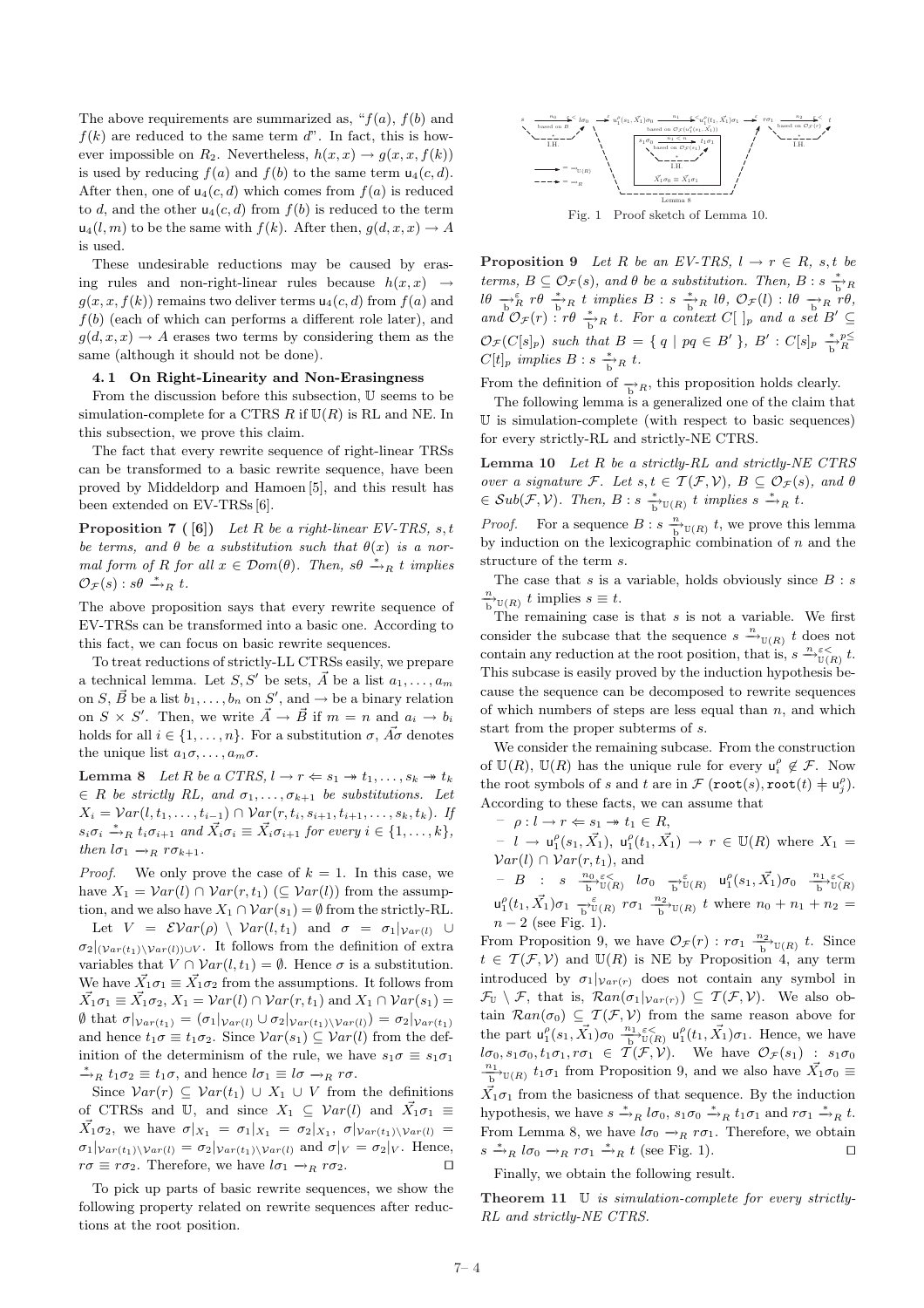*Proof.* Let  $s, t \in \mathcal{T}(\mathcal{F}, \mathcal{V})$ , and suppose that  $s \stackrel{*}{\to}_{\mathbb{U}(R)} t$ . Since  $\mathbb{U}(R)$  is RL by Proposition 4, we have a basic rewrite sequence  $s \xrightarrow[\text{b}]{*} \mathbb{U}(R)$  t from Proposition 7. Then, from Lemma 10, we obtain  $s \stackrel{*}{\rightarrow}_R t$ .  $\stackrel{*}{\rightarrow}_R t.$ 

The conjecture in  $[6]$  that U is simulation-complete for every strictly-NE CTRS R, does not hold. Consider the CTRS  $R_3$  obtained from  $R_2$  by replacing A with x. Although we have  $h(f(a), f(b)) \stackrel{*}{\rightarrow}_{\mathbb{U}(R_3)} l$ , there is no rewrite sequence of  $R_3$  from  $h(f(a), f(b))$  to l, that is,  $h(f(a), f(b)) \stackrel{*}{\not\to}_{R_3} l$ . Therefore, there exists a strictly-NE CTRS for which U is not simulation-complete.

Similarly, the other condition "strictly-NE" cannot be also removed. Consider the strictly-RL and non-NE CTRS  $R_4$  =  $\{f(x) \to e \Leftarrow d \twoheadrightarrow l, h(x, x) \to A \}.$  This CTRS is unraveled to  $\mathbb{U}(R_4) = \{ f(x) \rightarrow u_5(d), u_5(l) \rightarrow e, h(x,x) \rightarrow A \}.$ Though we have  $h(f(a), f(b)) \xrightarrow{\ast}_{\mathbb{U}(R_4)} A$ , there is no rewrite sequence of  $R_4$  from  $h(f(a), f(b))$  to A, that is,  $h(f(a), f(b))$  $\stackrel{*}{\not\to}_{R_4}$  A. Therefore, there exists a strictly-RL CTRS for which U is not simulation-complete.

#### 4. 2 On Left-Linearity

Marchiori has shown that his unraveling [4] for normal CTRSs are simulation-complete for CTRSs if the unraveled CTRSs are left-linear. In addition, the left-linearity seems to be another solution of the problems as we have shown in Example 2. Hence, our unraveling U seems to be simulationcomplete for a strictly-LL CTRS  $R$  ( $\mathbb{U}(R)$  is left-linear from Proposition 4). This claim holds for 3-CTRSs but not for 4- CTRSs. The reason is that extra variables appearing only in RHSs make mischief by introducing garbage terms. We can solve this problem if we restrict rewrite sequences to  $EV\text{-}safe$ ones in which any redex introduced by extra variables is not reduced anywhere. In this subsection, we prove the above claim for such sequences.

We first define EV-safe rewrite sequences of EV-TRSs [6], [7]. In these sequences, any redex introduced by extra variables are not reduced anywhere. Let  $R$  be an EV-TRS. EV-safe rewrite sequences are defined similarly to basic rewrite sequences, by adding {  $p_i q'r \mid p_i q \in B_i, q \in$  $\mathcal{O}_{\mathcal{V}}(l_i), l_i|_q \equiv r_i|_{q'}$  } to  $B_{i+1}$  in the definition of  $\frac{1}{b}R$ . We say that the above rewrite sequence is  $EV\text{-}safe$  with respect to  $B_1$  if  $p_i \in B_i$  for  $1 \leq i \leq n$ . Especially, it is *EV-safe* if  $B_1 = \mathcal{O}_{\mathcal{F}}(t_1)$ . To represent the above rewrite sequence, we may write  $B_1: t_1 \xrightarrow[\text{ev}]{} R$  t. Especially, we simply write  $t_1$  $\frac{*}{\sqrt{ev}}$ R  $t_n$  if  $B_1 = \mathcal{O}_{\mathcal{F}}(t_1)$ . The definition of  $\frac{e}{\sqrt{ev}}$  is different from that in [6], [7], however they are equivalent essentially. A typical instance of EV-safe rewrite sequences is a rewrite sequence obtained by substituting a normal form for each extra variable.

We again prepare a technical lemma to treat reductions of strictly-LL CTRSs easily.

**Lemma 12** Let R be a CTRS,  $l \rightarrow r \Leftarrow s_1 \rightarrow t_1, \ldots, s_k \rightarrow t_k$  $t_k \in R$  be strictly LL, and  $\sigma_1, \ldots, \sigma_{k+1}$ , be substitutions. Let  $X_i = \mathcal{V}ar(l, t_1, \ldots, t_{i-1}) \cap \mathcal{V}ar(r, t_i, s_{i+1}, t_{i+1}, \ldots, s_k, t_k).$ If  $s_i \sigma_i \stackrel{*}{\rightarrow}_R t_i \sigma_{i+1}$  and  $\vec{X}_i \sigma_i \stackrel{*}{\rightarrow}_R \vec{X}_i \sigma_{i+1}$  for every  $i \in$  $\{1,\ldots,k\}$ , then  $l\sigma_1 \stackrel{+}{\longrightarrow}_R r\sigma_{k+1}$ .

*Proof.* We only prove the case of  $k = 1$ . In this case, we have  $X_1 = \mathcal{V}ar(l) \cap \mathcal{V}ar(r, t_1) \subseteq \mathcal{V}ar(l)$  from the assumption, and we also have  $X_1 \cap \mathcal{V}ar(t_1) = \emptyset$  from the strictly-LL. Let  $V = \mathcal{E} \mathcal{V}ar(\rho) \setminus \mathcal{V}ar(l, t_1)$  and  $\sigma = \sigma_1|_{\mathcal{V}ar(l)} \cup$   $\sigma_2|_{Var(t_1)\cup V}$ . It follows from the definition of extra variables that  $V \cap \mathcal{V}ar(l, t_1) = \emptyset$ . Since  $X_1 \cap \mathcal{V}ar(t_1) = \emptyset$ , we have  $Var(l) \cap Var(t_1) = \emptyset$ . Then,  $\sigma$  is a substitution. Since  $Var(s_1) \subseteq Var(l)$  from the determinism of the rule, we have  $s_1\sigma \equiv s_1\sigma_1 \stackrel{*}{\rightarrow}_R t_1\sigma_2 \equiv t_1\sigma$ , and hence  $l\sigma_1 \equiv l\sigma \rightarrow_R r\sigma$ .

From the definitions of CTRSs and U,  $Var(r) \subseteq Var(t_1) \cup$  $X_1 \cup V$ . From the assumption,  $X_1 \subseteq Var(l)$ . Hence we have  $r\sigma \equiv r(\sigma|_{Var(l)} \cup \sigma|_{Var(t_1)} \cup \sigma|_V) \equiv r(\sigma_1|_{Var(l)} \cup \sigma_2|_{Var(t_1)} \cup$  $\sigma_2|_V$ ). Since  $\overrightarrow{X}_1\sigma_1 \stackrel{*}{\rightarrow}_R \overrightarrow{X}_1\sigma_2$  and  $X_1 \subseteq \mathcal{V}ar(l)$ , we have  $r\sigma$  $\stackrel{*}{\rightarrow}_R r\sigma_2$ . Therefore,  $l\sigma_1 \stackrel{+}{\rightarrow}_R r\sigma_2$ .

Let R be a CTRS over a signature  $\mathcal{F}, \rho_i : l_i \to r_i \in \mathbb{U}(R)$ for  $i \geq 1$ , and  $T \subseteq \mathcal{T}(\mathcal{F}_{\mathbb{U}}, \mathcal{V})$ . Suppose that a rewrite sequence  $t_0 \xrightarrow[\text{ev}]{[p_1,\rho_1]} t_1 \xrightarrow[\text{ev}]{[p_2,\rho_2]} \cdots$  satisfies  $t_0 \equiv C'_0[l_1\sigma_1]_{p_1}$ and  $t_i \equiv C_i [r_i \sigma_i]_{p_i} \equiv C'_i [l_{i+1} \sigma_{i+1}]_{p_{i+1}}$  for  $i \geq 1$ . This rewrite sequence is said to be EV-arranged on T if  $\mathcal{R}an(\sigma_i|_{\mathcal{EVar}(\rho_i)})$  $\subset T$  for every  $i > 1$ . EV-safe rewrite sequences of the unraveled CTRSs has the following property associated with the EV-arranged property.

Proposition 13 Let R be a strictly LL CTRS over a signature F, and  $s, t \in \mathcal{T}(\mathcal{F}, \mathcal{V})$ . If  $s \stackrel{*}{\rightarrow}_{\mathbb{U}(R)} t$  is EV-safe, then it is EV-arranged on  $\mathcal{T}(\mathcal{F}, \mathcal{V})$ .

*Proof.* (Sketch) We can prove by induction on steps n that for  $s \in \mathcal{T}(\mathcal{F}_{\mathbb{U}}, \mathcal{V}), t \in \mathcal{T}(\mathcal{F}, \mathcal{V})$  and  $\theta \in Sub(\mathcal{F}_{\mathbb{U}}, \mathcal{V}),$ if  $\mathcal{O}_{\mathcal{F}}(s)$  :  $s\theta \xrightarrow[\text{ev}]{n} U(R)$  t, then there exists a substitution  $\theta'$  $\in Sub(\mathcal{F}, V)$  such that  $s\theta' \stackrel{n}{\rightarrow}_{\mathbb{U}(R)} t$  and  $\theta' \leq \theta$ . From this lemma, we can shown the claim of this proposition.

As another proof, we can prove this proposition by using the completeness of narrowing of EV-TRSs. As the completeness of narrowing, it holds that for a ground term  $s' \in$  $\mathcal{T}(F)$  and a term  $t' \in \mathcal{T}(\mathcal{F}, V)$ , if  $s' \xrightarrow[\text{ev}]{n} \mathbb{U}(R)$  t', then there exist a term u and substitutions  $\theta$ ,  $\sigma$  such that  $s' \stackrel{n}{\leadsto} \mathfrak{g}_{(R)}^{\sigma} u$ and  $u\theta \equiv t'$  [6], [7]. Here we can assume that  $\mathcal{D}om(\sigma)$  only contains extra variables which are of rules applied at each step. Since  $t' \in \mathcal{T}(\mathcal{F}, \mathcal{V})$ , we have  $u \in \mathcal{T}(\mathcal{F}, \mathcal{V})$  and we can suppose that  $\mathcal{R}an(\theta) \subseteq \mathcal{T}(\mathcal{F}, \mathcal{V})$ . From the construction of U, every rule  $l \to r$  in  $U(R)$  satisfies that all proper subterms of l are in  $\mathcal{T}(\mathcal{F}, \mathcal{V})$ . Since  $\sigma$  is determined by most general unifiers of terms and LHSs at each step and  $l$  is linear from the LL of  $U(R)$ , we have  $\mathcal{R}an(\sigma) \subseteq \mathcal{T}(\mathcal{F}, \mathcal{V})$ . Hence, we have  $\mathcal{R}an(\sigma\theta) \subseteq \mathcal{T}(\mathcal{F}, \mathcal{V})$ . This means that terms in  $\mathcal{T}(\mathcal{F}, \mathcal{V})$  are substituted for each extra variables in every step of  $s' \frac{n}{\text{ev}} \mathbb{U}(R)$ t'. Then, s'  $\frac{n}{ev}v_{(R)}$  t' is EV-arranged on  $\mathcal{T}(\mathcal{F}, \mathcal{V})$ . In every rewrite sequence, variables in redexes can be considered as constants. Therefore, the above claim also holds for  $s \stackrel{*}{\rightharpoonup}_{\mathbb{U}(R)}$ t.

The following lemma is a generalized one of the main claim in this subsection.

Lemma 14 Let R be a strictly LL CTRS,  $s \in \mathcal{T}(\mathcal{F}, \mathcal{V})$ , t be a linear term in  $\mathcal{T}(\mathcal{F}, \mathcal{V})$ , and  $\theta \in Sub(\mathcal{F}_{\mathbb{U}}, \mathcal{V})$ . If  $s \stackrel{n}{\Rightarrow}_{\mathbb{U}(R)}$ t $\theta$  (for some  $n \geq 0$ ) is EV-arranged on  $\mathcal{T}(\mathcal{F}, \mathcal{V})$ , then there exists a substitution  $\theta' \in Sub(\mathcal{F}, V)$  such that  $s \stackrel{*}{\longrightarrow}_R t\theta'$  and  $t\theta'\ \stackrel{n'}{\rightrightarrows}$  $\stackrel{n}{\Rightarrow}_{\mathbb{U}(R)}$  t $\theta$  for some  $n' \leq n$ .

Proof. We prove this lemma by induction on the lexicographic combination of  $n$  and the structure of the term  $s$ .

Since the case that  $n = 0$  or  $s \in V$  holds clearly, we concentrate the remaining case, that is,  $n > 0$  and  $s \notin V$ .

Consider the subcase that  $s \stackrel{n}{\rightrightarrows_R} t\theta$  does not contain any reduction at the root position, that is,  $s \stackrel{n}{\Rightarrow}_{\mathbb{U}(R)}^{\varepsilon} t\theta$  where  $\Rightarrow_R^{\varepsilon <}$